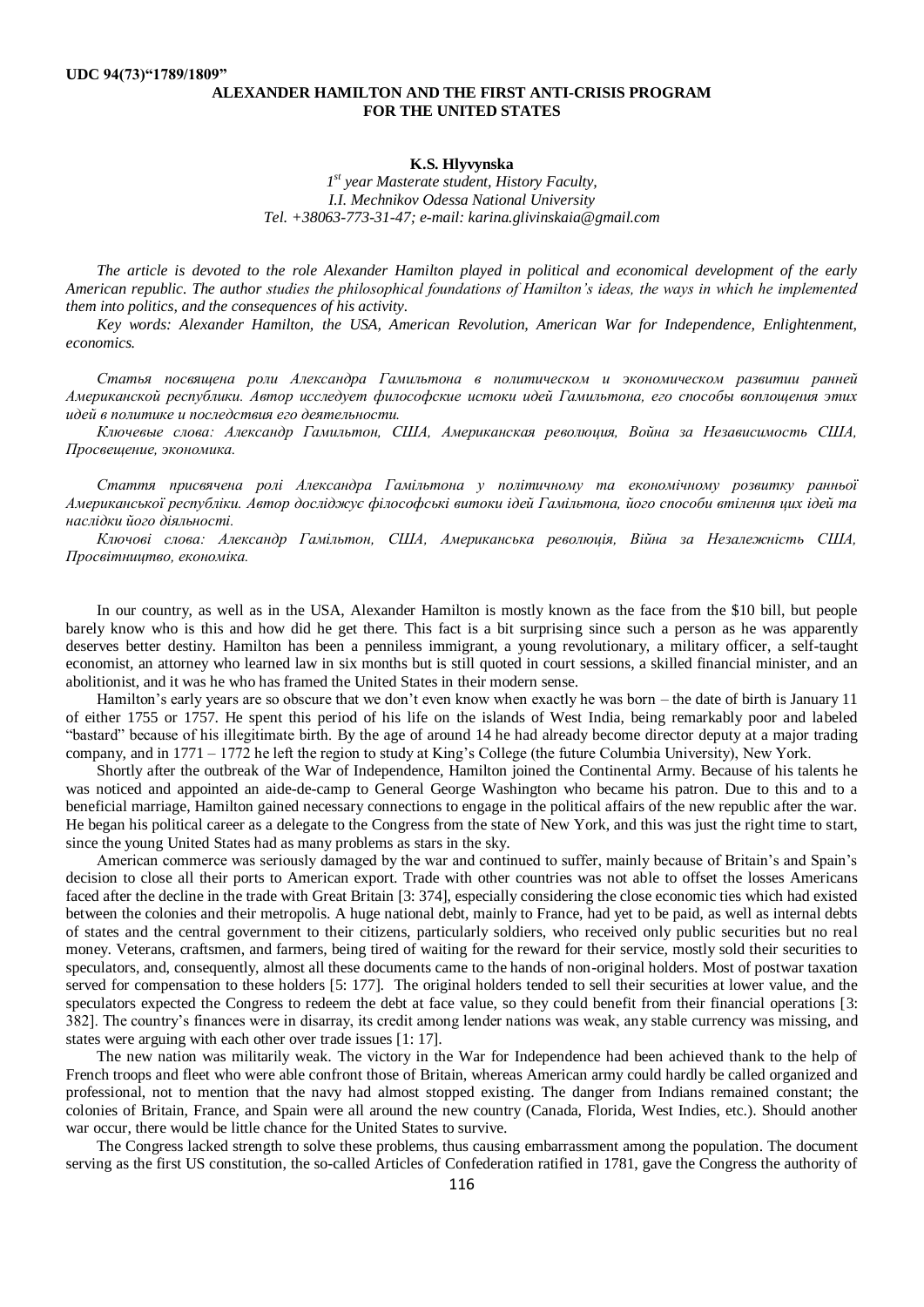taxation but did not provide the government with the means of performing it. So, the Congress had to *ask* the states for money instead of *collecting* it, and this literally left the government with no financial resources to conduct any vital operations. Moreover, the states kept establishing their own tariffs and imposts, not considering the needs of the Confederate government [3: 382]. Apparently the United States needed stronger central government to deal with the postwar crisis. The first step to overcome the crisis was to form a new constitution which had to change the current political system so that the central government could become more capable. It is James Madison who is often mentioned as the main framer of the Constitution, whereas Hamilton's role is less known. Hamilton, as a congressman and a representative of New York, was the member of the Constitutional Convention which took place in May-September 1787 in Philadelphia to create the new document. In particular, he argued that the judicial and the legislative power should not mix, the House of Representatives had to be elected by universal free male suffrage, the titles of nobility had to be abolished, and the president could be impeached in case of wrong behavior [4: 114 –115]. All these points were accepted, and in general, Hamilton's draft of the Constitution has much in common with the final version [7]. He also did hard work for the ratification of the Constitution by the state government of New York: along with J.Madison and J.Jay, he wrote a series of articles named "The Federalist Papers" to make the public mind friendlier to the new document. It hardly had that great influence but its true meaning came up much later. In the presentday USA "The Federalist Papers" are considered an especially important piece of juristic literature by lawyers, political scientists, and historians [5: 193].

The framing of the Constitution was the first occasion for the public to hear of Hamilton, but the nation have not yet known that it would be he who would use constitutional powers to create the new America. Hamilton had a certain blueprint of how it had to work, and the chance to translate his program into reality appeared when he was serving as the Secretary of the Treasury, or the financial minister, under the administration of President George Washington in 1789 – 1795. At those times he formed and became the leader of the Federalist Party which supported the idea of strong central government.

So what was Hamilton's plan like? In a nutshell, it consisted of the following: development of an integrated economy (i.e. equally agrarian and industrial); the establishment of professional army and navy; a federal judiciary with adequate powers to protect property and liberties; an energetic executive to repel foreign attacks and calm down domestic insurrections [18: 36].

For a contemporary reader such points seem too obvious: an educated person would hardly claim that any country could flourish without a developed industry of could feel safe while it lacks army and navy. But apparently it was not half as obvious back then at the end of the  $18<sup>th</sup>$  c. Hamilton's bitter enemy, Jefferson, one of the most intelligent people in the USA, an Enlightener and the author of the Declaration of Independence, was utterly convinced that the development of industries was not only unnecessary, but even dangerous for American economy and morals [16: 290]. Equally low opinion he had on maintaining powerful army and navy [16: 300 – 301]. Jefferson was the central figure of the Democratic – Republican Party represented mostly by the planter Southern states. His supporters and he had a strong influence on minds, so, besides economic crisis, Hamilton also had to struggle with his mighty opponents.

It is quite hard to study the political part of Hamilton's program, since he was more of a practician and left no theoretical works. Hamilton was preoccupied with solving current problems rather than constructing an ideal government; he wasn't a philosopher but had certain philosophic base which he used to form necessary decisions. As a politician, he was and is being labeled a monarchist, a conservative, and a militarist, but a careful study of his actions and writings, does not prove this right.

Hamilton's political conception was based on his view on human nature. He was an ethical dualist, which means he believed in a permanent tension between good and evil which existed in any human soul. This idea resembles the one of Edmund Burke [4: 40], a British politician who had some influence on Hamilton's thinking. A Scottish Enlightener, David Hume thought that humans were "animals governed by passions" was also close to his conception [9]. Hamilton did not support the Enlightenment-inspired idea of preserving humans' good nature by means of education. Instead, he proposed to "take the man as we find him", i.e. the government had to accept the good and the bad in each citizen and attempt to somehow use both sides for the public good. For instance, given that a capitalist is greedy and trembles for his money, the rulers should make him invest into society needs, and then he would tremble – and care – for both his money *and* this public utility.

It is rather interesting that Hamilton, unlike some of his famous contemporaries (such as Jefferson), did not consider the nature of black people any worse than that of the white ones. "Their natural faculties are probably as good as ours", he wrote in 1779 [6]. As for real deeds, he was one of the activists of the New York Manumission Society which promoted the abolition of slavery and provided education for free black people. He supported Haitian revolution as well [13: 22 – 23].

Hamilton believed that some individuals possess enough intellect and capability to become rulers. These are called "natural aristocracy," but the term has no linkage to the circumstances of birth [4: 52]. Such a view makes Hamilton a supporter of meritocracy, an idea which can be traced back to Plato's "The Republic," but his "best ruler" was closer to those of Aristotle, Cicero, and Machiavelli than to Plato's philosopher king. So, Hamilton felt less faith in the popular will than in the will of the rulers who dispose some quality characteristics such as civic virtue, the ability to subordinate their own needs to the common goods, and a character conducive to the functions of politics [4: 64]. If the politicians are like that, Hamilton thought, tyranny is unlikely. Moreover, he considered that it is a weak government that leads to tyranny since it creates a vacuum of power which invites a tyrant [4: 92].

Despite his hope that politicians would be virtuous, Hamilton tried to do his best for the creation of a specific political system of so-called checks and balances. Including the idea of separation of powers, the system had to make each branch of power limit the others. According to Hamilton, the executive had wide powers and was elected indirectly; and the popularelected parliament had to balance each other, while the task of the judicial power was to check them both. For that reason Hamilton insisted on the Constitutional convention that Supreme Court's judges had to serve for life. He offered the same for the president but that was not accepted. The president would have sufficient independence to promote measures that are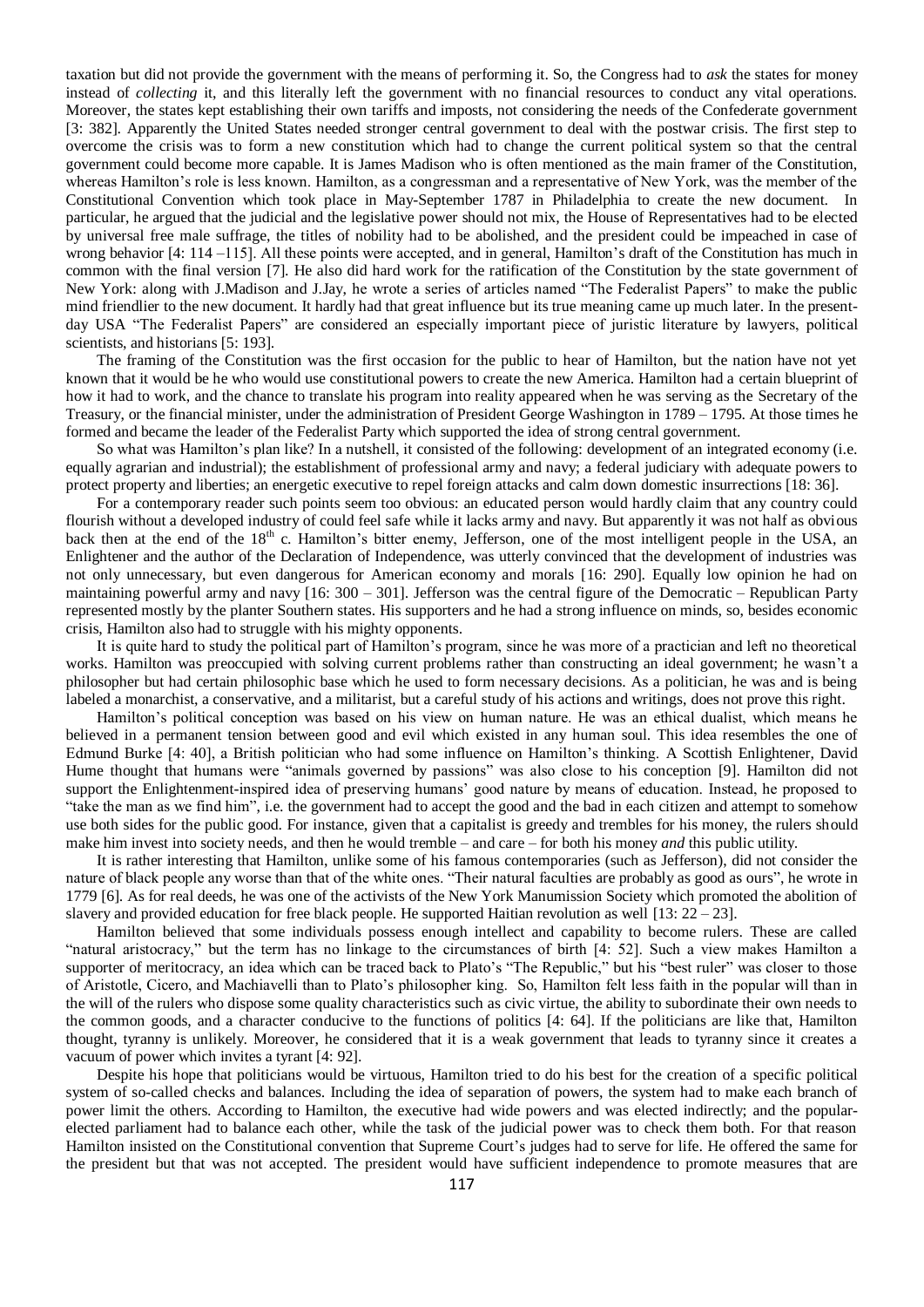necessary but unpopular. Hamilton's executive is an energetic one, and he does not take cues from popular desires and views: instead, he enlightens the population and makes them understand that his course coincides with their interest [19: 47].

However, Hamilton was opposed to the creation of the Bill of Rights, not for he neglected human rights, but for the reason that the rights were already included to the Constitution, as he was convinced [12]. It seems strange since the Constitution of the United States obviously does not list any rights of people; it only lists what powers are given to the three branches of the federal government and to the states. But Hamilton points the question in such an interesting way that it is even difficult to contradict. The powers of the government are listed, he says, and in this list there are no such things as "to forbid the freedom of speech" or "to force people into any religion," so why should it be necessary to create the Bill of Rights which states that "Congress has no right to establish religion and abridge the freedom of speech?" Anyway the Bill of Rights was adopted as the first ten amendments to the Constitution.

This political question of the scope of powers granted to the government is closely tied to Hamilton's thoughts on political economy. The latter is an issue of great importance since Hamilton's economic policy in his times as a financial minister did shape the economy of the US and was a big step for this country on its way of becoming politically and economically strong. Shortly after Hamilton's appointment, the Congress demanded that he would develop an algorithm of the new financial policy. The Constitution did not create a certain economic system but there were some points: it protected property rights and liberty to engage into an economic intercourse, and the Congress had to regulate commerce, to borrow and coin money. This is quite little, so the rest had to be decided by passionate debates in the Congress meetings, and Hamilton's work was to convince others that his economic course was beneficial.

To Hamilton's opinion, economic growth required a diverse, self-sufficient economy less dependent on agriculture and more open to trade and manufacturing so that the government would be able to finance the national debt and protect national interests. Hamilton wanted his financial policy not to be isolated but to be connected with national defense. Again, his view on human nature allowed to recognize both lower and higher motives, so he could support neither economic anarchy (or "the invisible hand of market"), nor a totally controlled economy. Hamilton's economic theory synthesizes mercantilism and capitalism, since it uses the instruments of free markets to promote the development and interest of the nation. He emphasized the need of establishing protectionist tariffs, but explained it as the means necessary for a young economy: free trade would be a good choice when the economy is enough strong. Policy makers, Hamilton stated, could expect certain behavior from the population but had to be prepared to the possibility of some changes and needed to adjust their policy if those occur [4: 160].

As for the influence of famous thinkers on his economic ideas, there is quite a list of names. Honestly Hamilton could not be named a professional economist, but economy or economic theory had not yet been formed as an academic discipline by his time. Being a military officer during the War of Independence, he made some reading on economy and exchanged letters with various politicians on economic issues. David Hume, who greatly influenced Hamilton in general, apparently made him understand that economic ideas needed to be based on historical experience and common sense. The earliest source of economical knowledge for him was "The Universal Dictionary" by Malachy Postlethwayt. It gave Hamilton information on banking, currency, taxes, debt, and the advantages of mixed economy. The work of James Stewart, an English economist, was present in Hamilton's library. It mentioned various issues such as population, trade, industry, money, coin, interest, circulation of money, banks, exchange, public credit, and taxes. Stewart did not develop any strict system, but he stated that economic theories had to account for changing circumstances. The idea that power comes from merit and industry rather than from inherited wealth or social position can be traced to Adam Smith. Several passages of the speech of the French financial minister Jacques Necker are similar to some parts or Hamilton's "Report on Public Credit". Blackstone and Vattel could give him some information on public debt, and Montesquieu on public credit [14; 4: 163 – 167].

On an American scale, few of Hamilton's ideas were altogether original. A variety of articles were published that time by such financiers as R.Morris, Gouverneur Morris, William Bingham, James Duane, Oliver Walcott, and several plans were proposed by them. In fall 1789, while developing his economic program, Hamilton asked for opinions, he exchanged letters with the above-mentioned specialists (which can be noticed in his correspondence) and discussed the possible actions in conversations (which are almost impossible to study). Despite the fact that Hamilton was not the first to propose many of the ideas he advocated, he managed to compose various implications on many aspects [14].

Hamilton's economic policy faced strong opposition, particularly among the representatives of Southern States, and his ally James Madison who disapproved of such economic plan went over to Jefferson's camp. In 1789, despite Madison's resistance, Hamilton managed to persuade the Congress not to place any discrimination among the current holders of the public securities. Tracing the original owners of the securities would be inconvenient, he claimed, and such deal could hardly be considered legal. But, more importantly, the despised "speculators" had demonstrated their faith in the new government, they had invested in it, whereas the heroes of the Revolution had not been so trustful, so it would be unwise to betray the nonoriginal owners [4: 168]. Around that time the Congress ordered Hamilton to prepare a report on the credit. The First Report on the Public Credit was presented to the Congress on January 9, 1790. In the report Hamilton explained the meaning of such thing as public credit: if the credit of a government is high, this government has a possibility to borrow as much money as it needs, but if the credit is damaged, the lender nations will know that and will not give any loans. The United States, he claimed, had already made some success in establishing its public credit when they adopted the Constitution and rejected the discrimination plan, which led to a considerable increase in the value of public securities. But there still was a need to continue working in this direction since the country clearly needed foreign loans to promote its manufacture, commerce and agriculture. According to him, the government had to request loans of around \$17,000,000.

Hamilton separated domestic and foreign debts. He proposed to create a system of public securities to fund the \$54 million foreign debt as soon as possible and to refinance the domestic debt over a longer period of time. Paying interest on the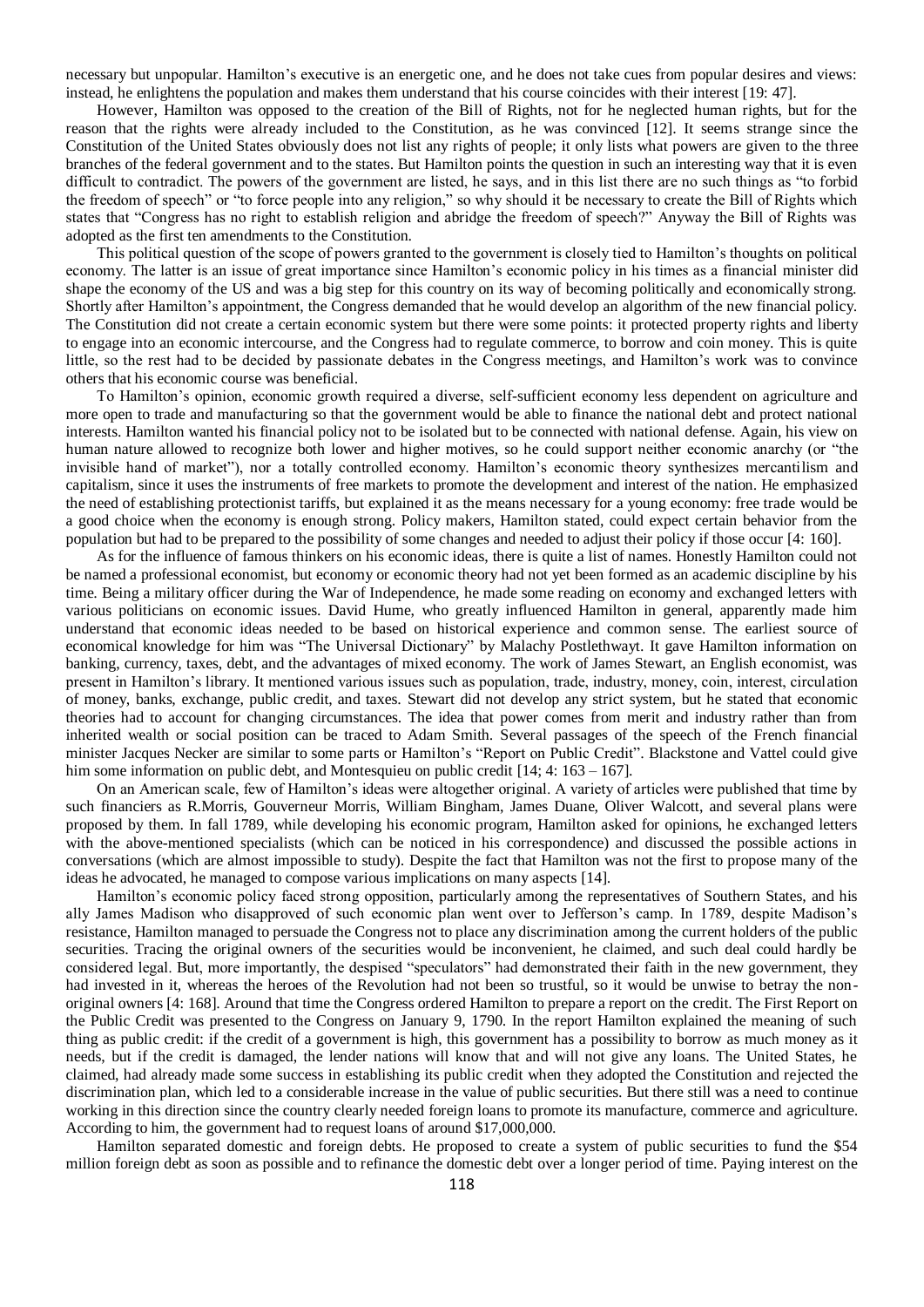debt, he claimed, was more important than making the principal payment. Reconfiguring the debt would reduce the effective interest rate on it and provide the government with a means to influence market prices for securities by using a sinking fund to stabilize security prices. The sinking fund would be provided by permanent revenues and inviolable funds. If the United States would dispose with a sinking fund, it would increase the belief in their ability to pay off the debt. The government could wait for the price of the securities to drop and then use the sinking fund to buy the debt at a reduced price, thus accelerating its payment. At the same time Hamilton planned using the fund to ensure that the price of the securities remained high enough to attract investors and to reward their faith in the government. The primary objective was not to pay off the debt but to keep the nation's credit relatively high and to keep interest rates stable.

Vital to Hamilton's plan was the creation of a national bank as a mechanism of implementing the policy, the development of currency, the creation of a mint, the establishment of a new taxing system which relied mostly on indirect taxes to pay the debts, and the diversification of the economy by means of encouragement of manufacturing. All this was soon approved by the legislative. Hamilton also planned the assumption of \$25 million state debts by the central government [8; 4: 172; 1: 17]. Such means would make the Union stronger, he explained, and would prevent the rise of migration, for otherwise tax level in each state would depend on the state's debt, and people would move from states with high ta es to those where the fees were low.

The assumption plan was successfully failed in the Congress by the efforts of James Madison who was strongly opposed to it, mainly for the reason that his native state, Virginia, had already paid off its debt, whereas some others, like Massachusetts, had not even started. Why, Madison asked, should Virginia pay taxes equally to Massachusetts? Now there was the time for Hamilton's trick. At the same period a passionate discussion was going on between the North and the South as each wanted the new capital (the future Washington D.C.) to be built on their side. Hamilton was not much concerned on where would the capital be, so he used this issue as a small coin. On a dinner at Jefferson's he convinced both Jefferson and Madison to support his plan, and promised to make his followers agree for the Southern location of the capital in exchange. This came into history as the dinner table bargain. The assumption plan was accepted, the construction of the new capital was started on the bank of Potomac river, and Jefferson understood he had been fooled, but too late.

At the end of the year, on 13 December, Hamilton proposed to the Congress the Second Report on Public Credit, known as the Report on National Bank. The Bank was modeled after the Bank of England. Both were quasi-public, influenced economic development trough control of credit markets, and provided a reliable source of credit for government. However, there were some considerable differences. In the English bank each shareholder had one vote, but in Hamilton's version the number of votes depended on the size of investment. The proposed National Bank would have a maximum ratio of loans to specie, and was 20% owned by the government, unlike the Bank of England which had no such requirement and was privately owned. The Bank would have to receive legislative permission to make loans to state and local governments. The Treasury Secretary had the authority to check the Bank's books, and the Congress had the power to recharter the Bank. The National Bank was successfully established and given a 20-year charter [10; 20; 4: 176 – 177].

One part of Hamilton's plan faced such a strong resistance that it turned into a rebellion. Since Hamilton was concerned that the imposts were not enough as a source of revenue, he imposed an excise on the production of distilled spirits (for the US it was mostly whiskey), considering it a "luxury tax" and a "sin tax." The whiskey producers of several counties of Pennsylvania started the so-called Whiskey rebellion to confront the tax. Hamilton and Washington suppressed the rebellion with the army forces, the deal for which Hamilton (not Washington) has been blamed through years. However, Hamilton managed to keep the army calm, no blood was spilled, no property damaged and nobody punished. By this Hamilton had clearly demonstrated his objection to rebellions and willingness to defend order [4: 189].

The next great report was the Report on Manufactures which the Congress heard on 5 December, 1792. In this report Hamilton stated that the development of manufacturing was vital to the economy, integrity, and the national safety of the US. He suggested supporting of manufactures through subsidies, trade tariffs which would be the source of revenue for supporting the young industry, liberal immigration policy, national defense contracts, government-owned arm factories, publicly assisted improvements to the infrastructure of roads and bridges, and the labour of women and children. Most of the capital, he said, would come from private investors, but the efforts would be aided by funding and the Bank. He also believed that European capitalists would wish to invest into the manufactures [11; 5: 224]. Although Hamilton's proposals for bounties failed to receive support, virtually every tariff he recommended was adopted by the Congress. These tariffs were not highly protectionist because Hamilton feared to discourage imports by which he planned to fund the public debt. As a consequence, protectionist interests shifted their political support from the Federalists to the Jeffersonian Republicans during the 1790s [15].

Hamilton was not opposed to agriculture; he just wanted to diversify the economy and was sure that industry was less reliant on the foreign trade, as well as it was critical to military affairs [4: 174]. In later times Hamilton was criticized for encouraging child labour, but such accusation is out of context. For the second half of the 18<sup>th</sup> century child labour was quite common, and Hamilton himself had been working from around 8-9 years. He also ordered to provide education to all young workers. Hamilton and a group of his supporters decided to contribute to the development of industry on their own. They founded the Society for Establishing Useful Manufactures (SUM) which soon built a whole industrial town of Patterson, New Jersey. For a variety of reasons the SUM did not reach great success, but it came into memory as a remarkable example of private initiative [2]. Hamilton did care much about military affairs of the new nation. As an army officer of the War of Independence he had witnessed the problems caused by the lack of a professional army and a powerful navy. Among the Enlightenment-influenced politicians an opinion existed that peacetime-standing armies were a threat to public safety and justice. Hamilton proved that there was a more considerable threat from the British, the Spanish, and Indian tribes. He also insisted on a necessity to create a military academy in West Point. It is quite interesting that Jefferson, being opposed to this, changed his mind once he became a President and established the famous West Point Military Academy which still supplies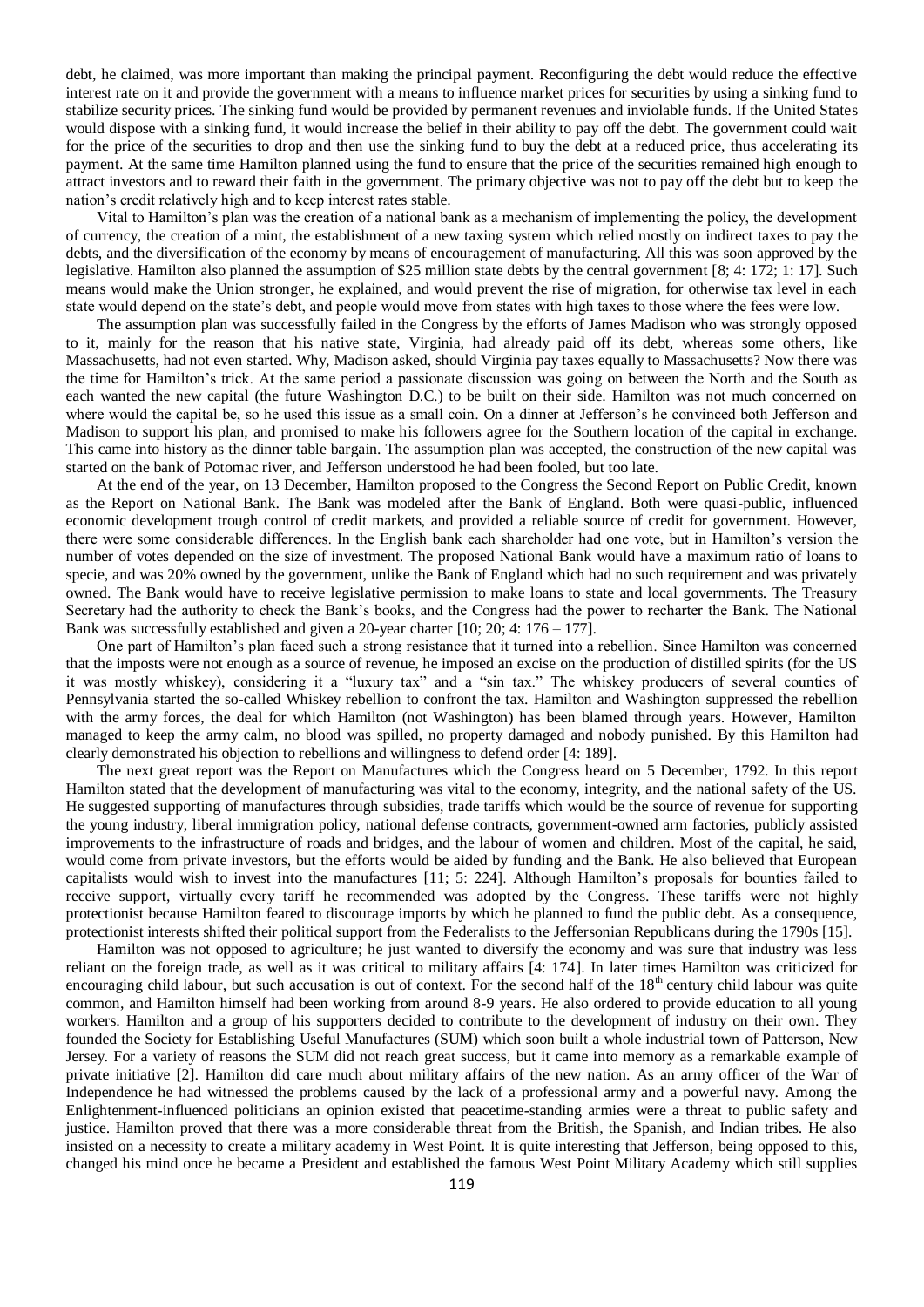the US Army with officers. The navy, Hamilton claimed, was vital to the protection of American commerce. The measures have been undertaken during Washington's two terms and John Adams's presidency when Hamilton served as Inspector General and then Commander of the Army. The peacetime military had grown from 843 men in 1789 to 5,400 men in 1801. The Navy which had stopped existing after the War went up to 13 frigates in 1801 with six more under construction [17]. Hamilton is also known as the founder of the US Coast Guard. Several ships have been names in his honor, and among these the now-existing USCGC (United States Coast Guard Cutter) *Hamilton* which bears the family crest of Hamiltons and the individual symbol of Alexander Hamilton (a unicorn).

As for the foreign policy, Hamilton, as well as Washington who shared most of his opinions, was utterly convinced that the United States should maintain commercial relations with European nations but not engage in their wars, only try to benefit from those – a strategy successfully accepted by the country in later times. He considered that in foreign affairs a government had to be much more cautious than in domestic ones. Hamilton could justify a war only when any diplomacy seemed futile. He – and Washington – refused to support revolutionary France even though this country was an ally of the US for the reason that such an act could be dangerous for the interests of the nation. Hamilton also supported the notorious Jay Treaty with Great Britain which was considered extremely pro-British by public opinion. He was sure that even such a treaty is better than a war with Britain [4: 127 – 144]. Hamilton went so far that he ventured to defend the treaty on a meeting in New York where he experienced an attack of angry mob and went away covered in blood.

It is rather hard to overestimate Hamilton's role in the strengthening of the new country despite him being overshadowed by such figures as George Washington and Thomas Jefferson. As the American historian Stephen Knott claimed, "The America that explored outer reaches of space, welcomed millions of immigrants, produced countless technological advances, and abolished slavery is Hamilton's America". Hamilton has overcome the crisis, surely, but besides, he did much more.

## **REFERENCES**

- 1. Ambrose D. The Life and Many Faces of Alexander Hamilton // D. Ambrose, R. Martin (ed.) The Many Faces of Alexander Hamilton. – New York: New York University Press, 2006. – P. 12 – 33.
- 2. Cohen D. Alexander Hamilton, Patronage, and the Society for Establishing Useful Manufactures. Mode of access: [//www.academia.edu/4069870/A](http://www.academia.edu/4069870/)lexander\_Hamilton\_Patronage\_and\_the\_Society\_for\_Establishing\_Useful\_ Manufactures
- 3. Engerman S., Gallman R. The Cambridge Economic History of the United States / S.Engerman, R.Gallman. Vol. 1: Colonial Era. – Cambridge: Cambridge University Press, 1996. – 500 p.
- 4. Federici M. The Political Philosophy of Alexander Hamilton / M.Federici. Baltimore, 2012. 291 p.
- 5. Ferling J. Jefferson and Hamilton. The Rivalry That Forged a Nation / J. Ferling. New York, 2013. 438 p.
- 6. Hamilton to John Jay [14 March 1779] // H.Syrett (ed.) The Papers of Alexander Hamilton, vol. 2, 1779–1781. New York, 1961. – P. 17 – 19. – Mode of access: [http://founders.archives.gov/documents/Hamilton/0](http://founders.archives.gov/documents/Hamilton/)1-02 -02-005.
- 7. Hamilton A. Draft of a Constitution, [17 September 1787] / A. Hamilton // H.Syrett (ed.) The Papers of Alexander Hamilton, vol. 4, January 1787 – May 1788. – New York, 1962. – P. 253 – 274. – Digital source. – Mode of access: [http://founders.archives.gov/documents /Hamilton/01-04-02-0137](http://founders.archives.gov/documents%20/Hamilton/01-04-02-0137)
- 8. Hamilton A. Report Relative to a Provision for the Support of Public Credit, [9 January 1790] // H.Syrett (ed.) The Papers of Alexander Hamilton, vol. 6, December 1789 – August 1790. – New York: Columbia University Press, 1962. – P. 65 – 110. – Digital source. – Mode of access:<http://founders.archives.gov/documents/Hamilton/01-06-02-0076-0002-0001>
- 9. Hamilton to James A. Bayard, 16–21 April 1802 // H.Syrett (ed.) The Papers of Alexander Hamilton, vol. 25, July 1800 April 1802. – New York: Columbia University Press, 1977. – P. 605 – 610. – Digital source. – Mode of access: http: //founders.archives.gov/documents/Hamilton/01-25-02-0321
- 10. Hamilton A. Final Version of the Second Report on the Further Provision Necessary for Establishing Public Credit (Report on a National Bank), 13 December 1790 // H. Syrett (ed.) The Papers of Hamilton, vol. 7, September 1790 – January 1791. – New York, 1963. – P. 305 – 342. – Digital source. – Mode of access: http://founders.archives.gov /documents/Hamilton/01-07-02-0229-0003
- 11. Hamilton A. Final Version of the Report on the Subject of Manufactures, [5 December 1791] // H. Syrett (ed.) The Papers of Hamilton, vol. 10, December 1791 – January 1792. – New York, 1966. – P. 230 – 340. – Digital source. – Mode of access: http:// founders.archives.gov/documents/Hamilton /01-10-02-0001-0007
- 12. Hamilton A. Federalist № 84 // A.Hamilton, J.Madison, J.Jay. The Federalist Papers. Hazleton, 2014. P. 387 395.
- 13. Horton J. Alexander Hamilton: Slavery and Race in a Revolutionary Generation / J. Horton // The New York Journal of American History. – Issue 3 (Spring 2004). – P. 16 – 24.
- 14. Introductory Note: Report Relative to a Provision for the Support of Public Credit, [9 January 1790] // H.Syrett (ed.) The Papers of Hamilton, vol. 6, December 1789 – August 1790. – New York, 1962. – P. 51 – 65. – Digital source. – Mode of access: [http://founders.archives.gov/documents/H](http://founders.archives.gov/documents/)amilton/01-06-02-0076-0001
- 15. Irwin D. The Aftermath of Hamilton's "Report on Manufactures" / D. Irwin // The Journal of Economic History Vol. 64, No. 3 (Sep., 2004). – P. 800 – 821. – Digital source. – Mode of access: [http://www.jstor.org/stable/3874820.](http://www.jstor.org/stable/3874820)
- 16. Jefferson T. Notes on the State of Virginia / T. Jefferson New York: Library of America, 1984. Digital source. Mode of access: http: //web.archive.org/web/20110221130550/
- 17. Knott S. Alexander Hamilton and the Persistence of Myth / S.Knott. Lawrence, 2002. 342 p.